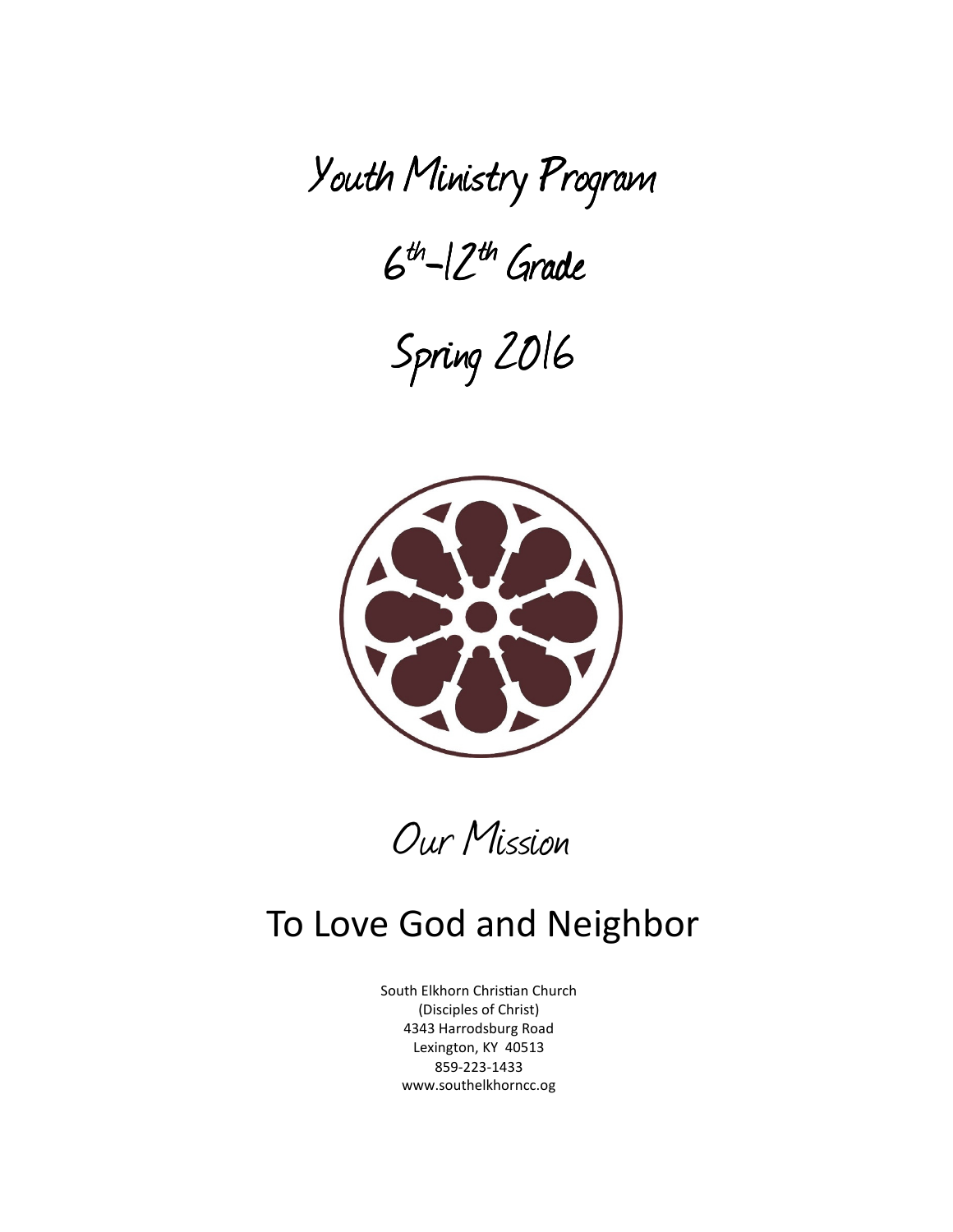# Table of Contents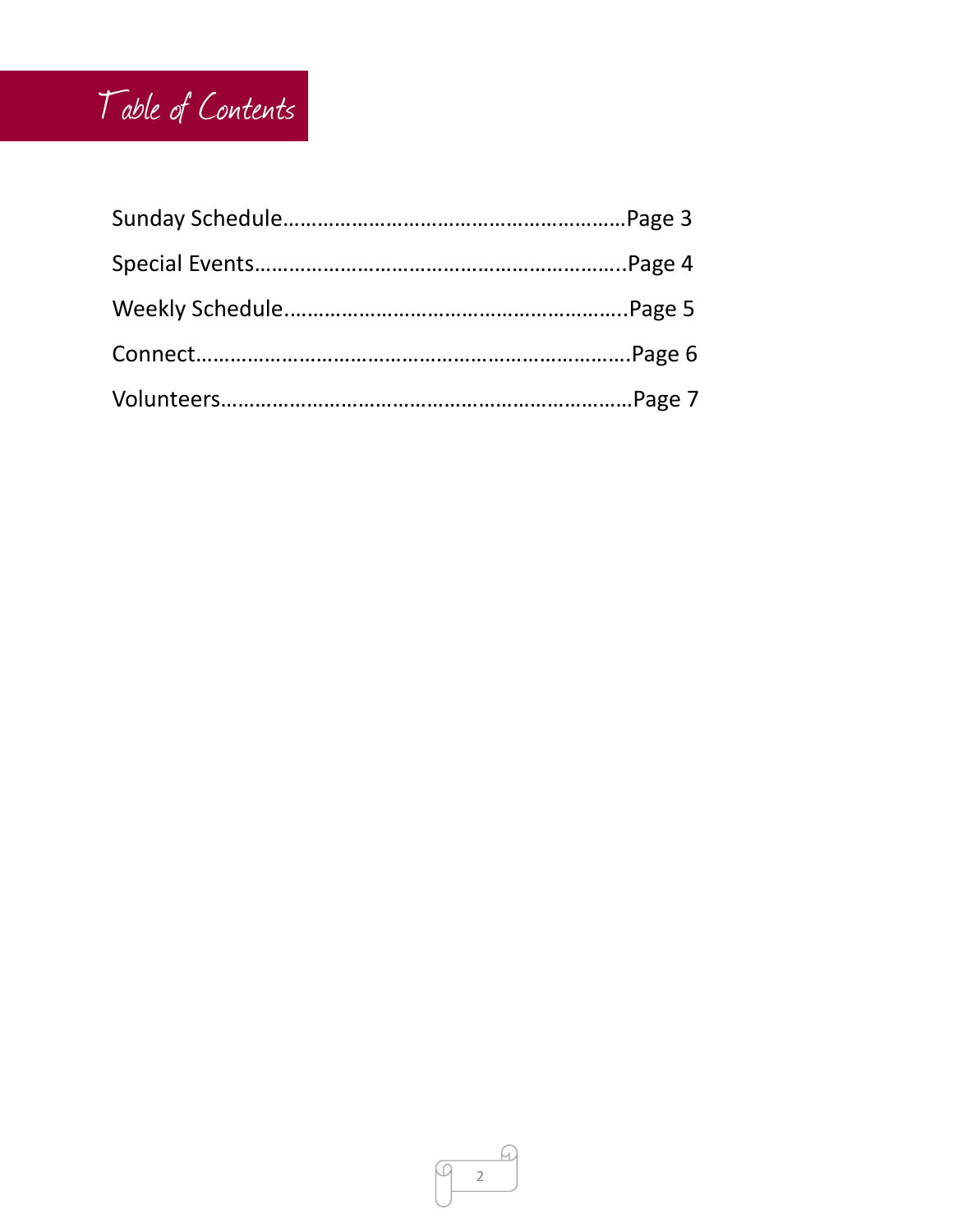

# **MORNING**

- 9 AM Sunday School
- 10:30 AM Worship Service

# **EVENING**

- 5 PM Meal, Youth Rooms (207, 208) Cost: Free
- 5:30 PM Activity, Room 207  $(9<sup>th</sup>-12<sup>th</sup>$  grade) Activity, Room 208 (6<sup>th</sup>-8<sup>th</sup> grade)

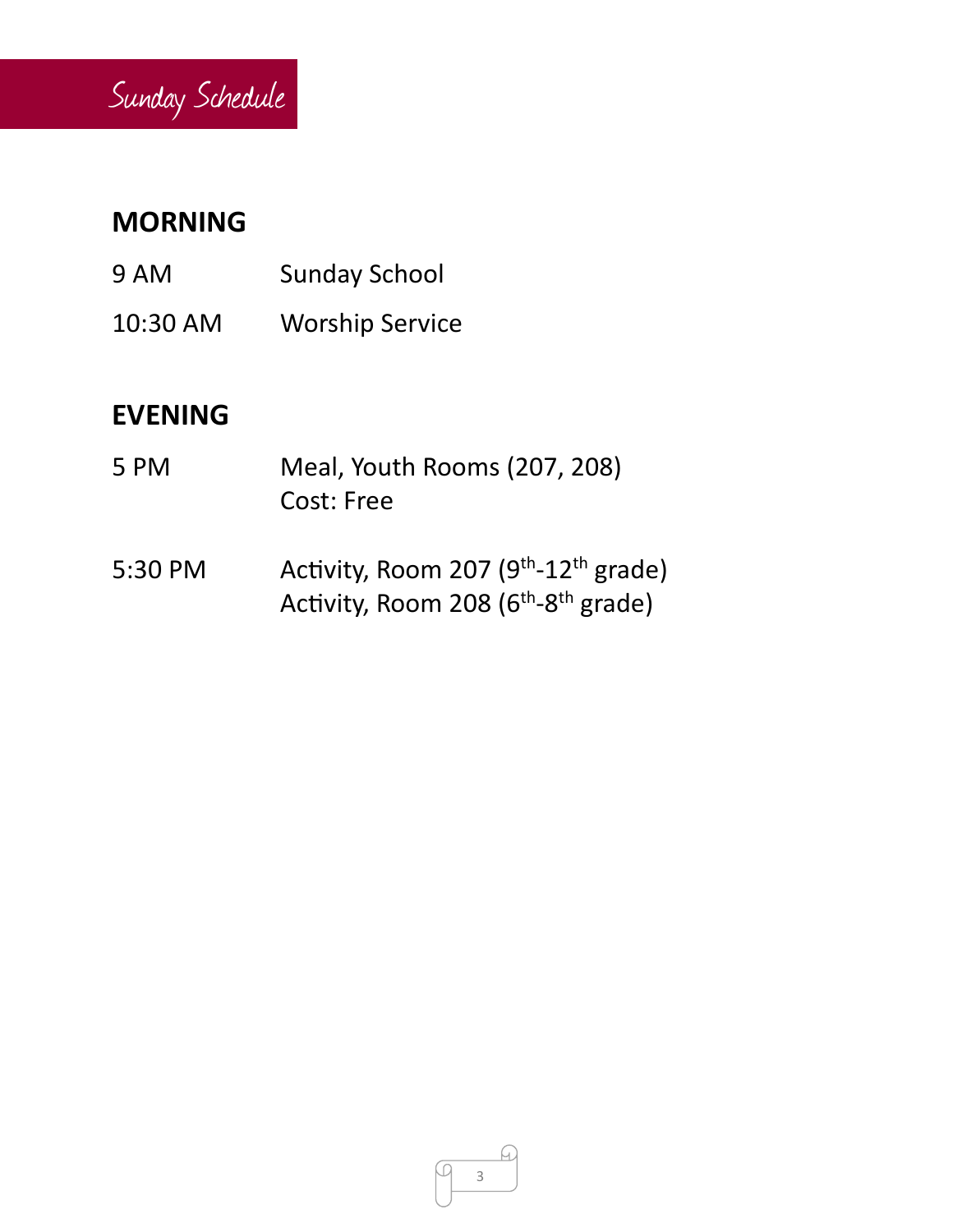

| January 15-16 | 8 PM | Lock In<br>Come for games, fellowship, worship, snacks and<br>lots of fun. Bring a friend.                                                                                                                                             |
|---------------|------|----------------------------------------------------------------------------------------------------------------------------------------------------------------------------------------------------------------------------------------|
| January 24    | 5 PM | All Church Chili Cook Off & Talent Show<br>Fun night to taste all kinds of chili and/or show<br>your talent. The sky is the limit!<br>Sign up at: http://bit.ly/1QfHdNa or on white board<br>across from Welcome Center.<br>Cost: Free |
| January 31    | 4 PM | <b>Drive-In Movie Theater</b>                                                                                                                                                                                                          |
|               |      | Each child is encouraged to create his/her own<br>car and bring it that night. Each child will sit in<br>their car for the movie while enjoying movie<br>treats provided by the youth group.                                           |
|               |      | We will also have some fun contests with our<br>cars. So parents and kids, make this a fun family<br>project. You have plenty of time to start thinking<br>and creating the most perfect car. It will be a fun<br>night!<br>Cost: Free |
| March 26      | 9 AM | <b>Easter Egg Hunt (The Youth Host This Event)</b>                                                                                                                                                                                     |
|               |      | This will be a fun filled morning<br>with many activities! We will hunt<br>for eggs, read Easter books, get a<br>visit from the Easter Bunny, eat<br>snacks and have lots of fun.                                                      |
|               |      | Bring your friends and family for a<br>great time!                                                                                                                                                                                     |
|               |      | Cost: Free                                                                                                                                                                                                                             |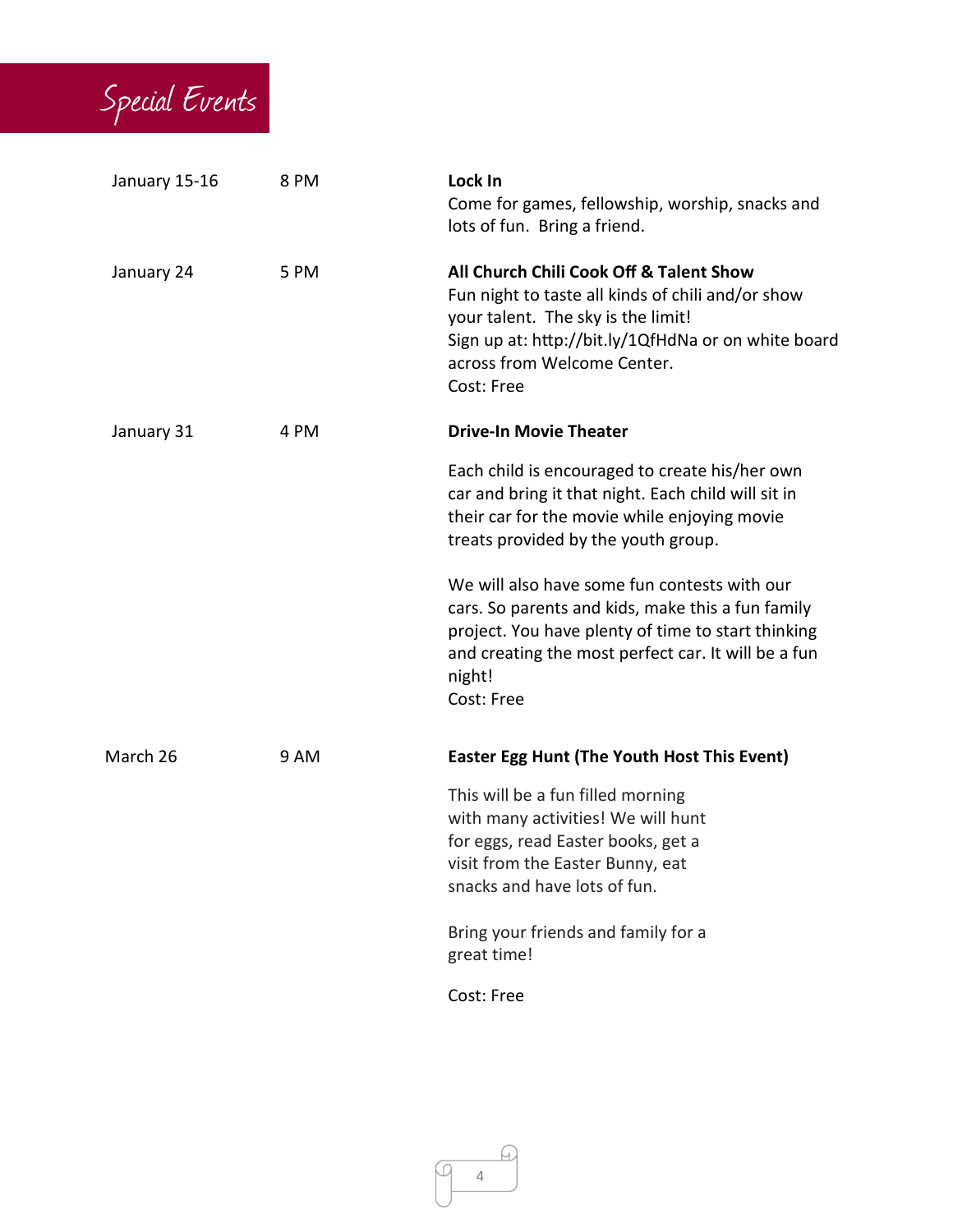

# **JANUARY**

- 10 Dinner & New Year's Bible Study
- 15 Youth Lock In (Friday-Saturday)
- 17 Martin Luther King Jr. weekend (6 PM MLK Service at Central Christian)
- 24 All Church Chili Cook Off & Talent Show
- 31 Drive-In Movie Theater

#### **FEBRUARY**

- 7 Youth Super Bowl Party at Holly & Zach's House
- 14 Dinner & Acts of Kindness
- 21 Dinner & Bible Study
- 28 Dinner & Bible Study

# **MARCH**

- 6 Dinner & Bible Study
- 13 Dinner & Community Service
- 20 Dinner & Palm Sunday Bible Study
- 26 Easter Egg Hunt (Arrive at 8:15 AM for set up)

#### **MAY**

- 1 Dinner & Bible Study
- 15 Potluck Dinner with the Keenagers & Bingo
- 22 Dinner & Bible Study
- 29 Dinner & Messy Water Games
- 31 Vacation Bible School-(May 31-June 3)

# **APRIL**

- 10 Dinner & Youth Sunday Practice
- 17 Dinner & Youth Sunday Practice
- 24 Youth Sunday Practice (9 AM) Youth Sunday (10:30 AM) Bowling for Progeria (afternoon)

#### **2016 CAMP DATES**

#### **JUNE**

- 6-11 CYF 1  $(9<sup>th</sup>-12<sup>th</sup>$  Grade)
- 12-18 Eighters Camp (8th grade)
- 27-July 2  $CYF$  2 (9<sup>th</sup>-12<sup>th</sup> Grade)

#### **JULY**

4-9 Chi Rho1 ( $6<sup>th</sup>$ -8<sup>th</sup> Grade) 11-16 Chi Rho2 (6<sup>th</sup>-8<sup>th</sup> Grade)

5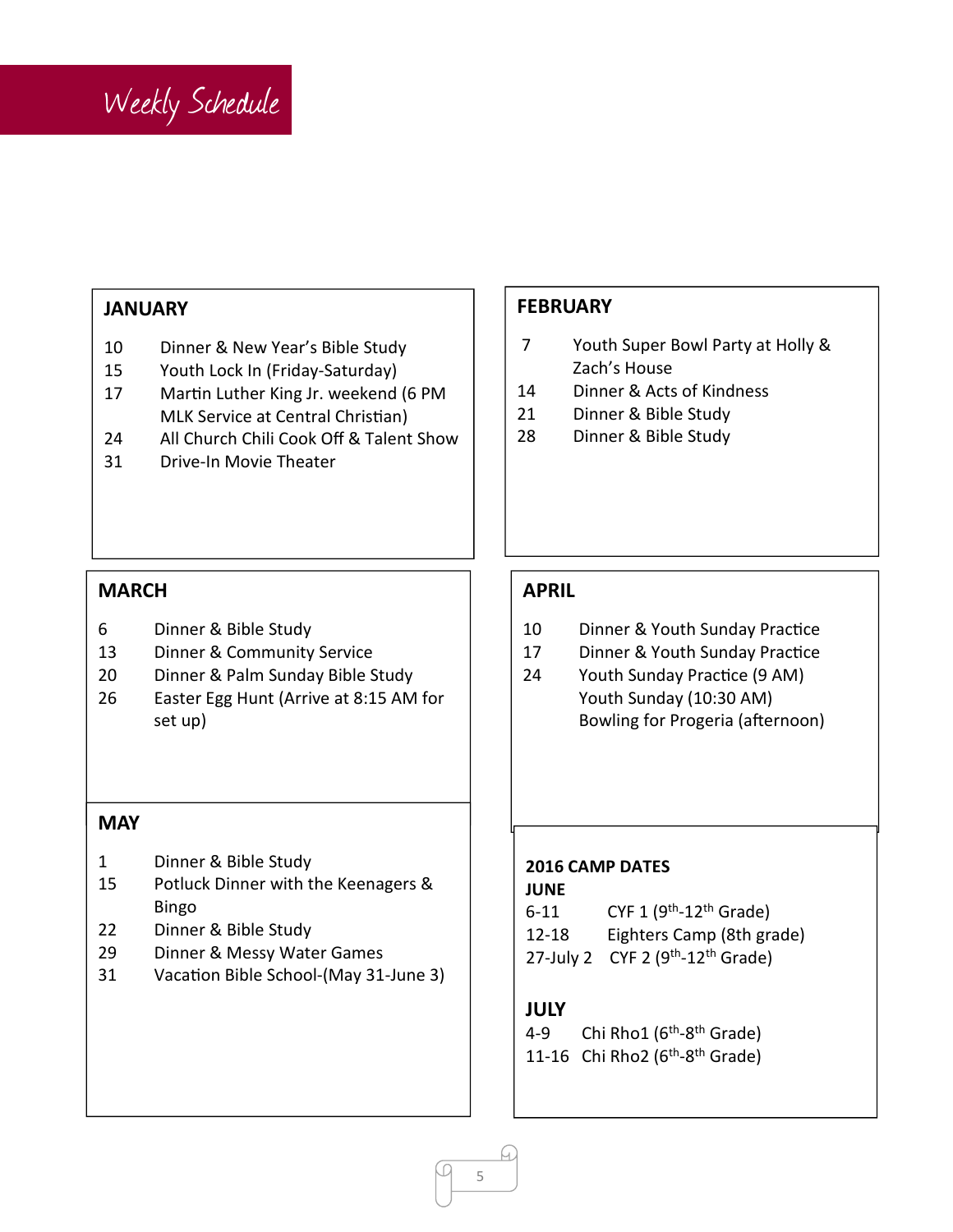

# **Weekly Email**

Receive a weekly email with news, information and Youth ministry details.

Subscribe by:

- 1) Scanning the QR code to the right with your smart phone.
- 2) Text "SECC" to 22828.
- 3) Call church office at 223-1433.
- 4) Email Holly (hollyfuqua@gmail.com).

# **Text Messaging**

Text "SECC" to 40650

# **Social Media**

Facebook - South Elkhorn Christian Church

Twitter - @southelkhorncc

Instagram – SouthElkhorn

# **Church Web Page**

southelkhorncc.og

# **Medical & Permission Forms**

Yearly Permission Form: http://bit.ly/1Nnei65

Permission Regarding Medication: http://bit.ly/1P4ZxHI

Consent to Transport & Photo Consent: http://bit.ly/1lLVsNi

# **Camp WaKon' Da-Ho Information**

http://bit.ly/1QJGlPn